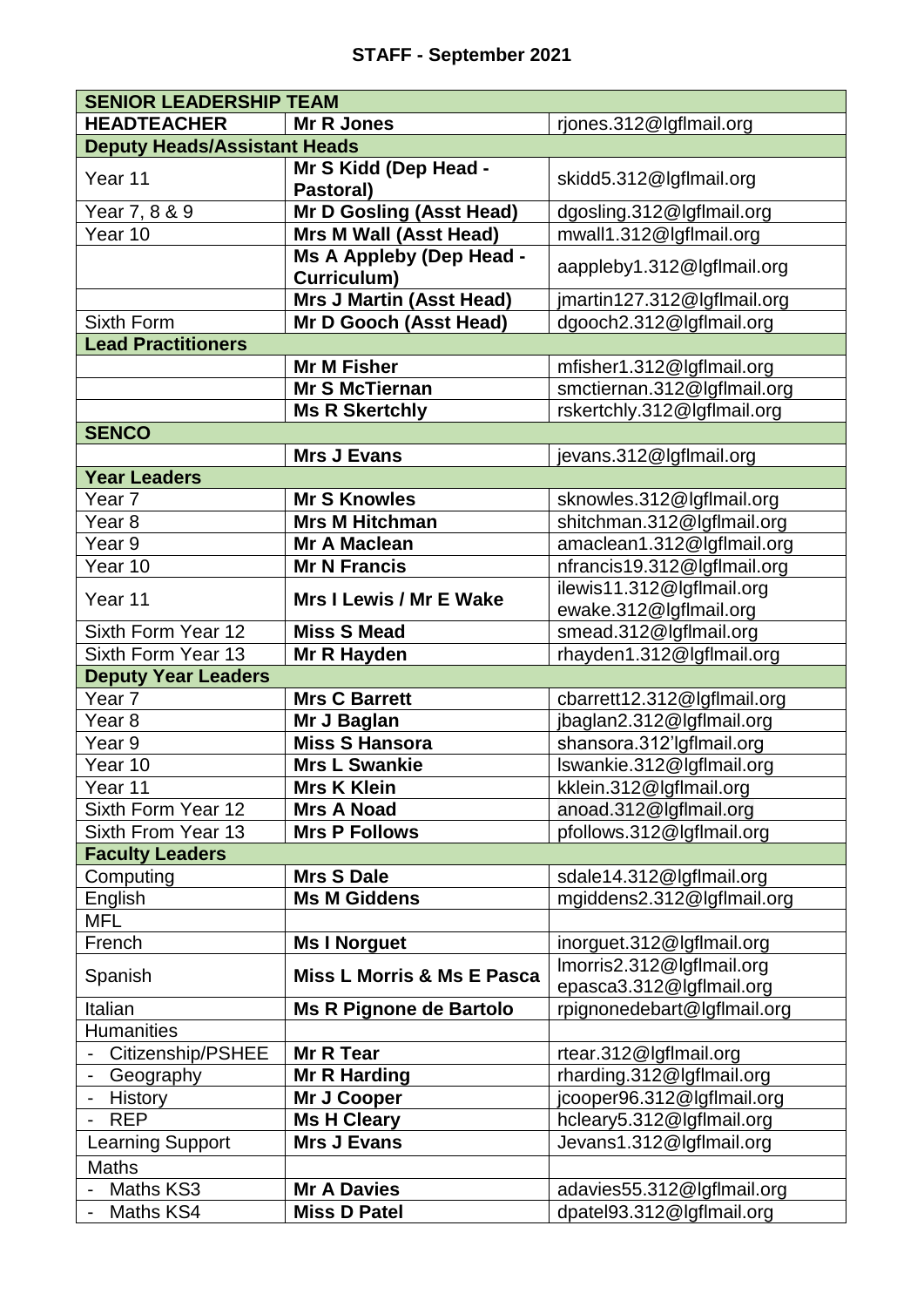| <b>PE</b>                                |                      |                             |
|------------------------------------------|----------------------|-----------------------------|
| Head of Boys<br>-                        | <b>Mr P Addison</b>  | paddison3.312@lgflmail.org  |
| <b>Head of Girls</b>                     | <b>Miss H Egan</b>   | hegan2.312@lgflmail.org     |
| Head of<br>$\blacksquare$<br>Examination | <b>Miss K Glynn</b>  | kglynn3.312@lgflmail.org    |
| Science                                  | <b>Mrs A Houston</b> | ahouston.312@lgflmail.org   |
| <b>Social Sciences</b>                   |                      |                             |
| <b>Business &amp; Economics</b>          | <b>Mr M Jackson</b>  |                             |
|                                          |                      | mjackson62.312@lgflmail.org |
| Psychology, CPLD,                        | <b>Ms E Watts</b>    |                             |
| Sociology, Law                           |                      | ewatts.312@lgflmail.org     |
| Technology                               | <b>Mr N Taylor</b>   | ntaylor4.312@lgflmail.org   |

| <b>Year 7 Form Tutors</b> |                          |                                    |
|---------------------------|--------------------------|------------------------------------|
| 7ADS                      | Mr A Segar               | algsegarajasingh2.312@lgflmail.org |
| 7BXT                      | Mr B Ticehurst           | bticehurst3.312@lgflmail.org       |
| 7FZA                      | Ms F Ahmadi              | fahmadi2.312@lgflmail.org          |
| 7HLG                      | Miss H Gibbons           | hgibbons9.312@lgflmail.org         |
| 7MCP                      | <b>Miss M Padurariu</b>  | rpadurariu3.312@lgflmail.org       |
| 7MRP                      | Mr M Patel               | mpatel62.312@lgflmail.org          |
| 7NSD                      | Mr N Davis               | ndavis35.312@lgflmail.org          |
| 7PAA                      | Mr P Addison             | paddison3.312@lgflmail.org         |
| 7SJD                      | Mrs S Dale               | sdale14.312@lgflmail.org           |
| 7ZEM                      | Miss Z Mensah-Coker      | zmensahcoker1.312@lgflmail.org     |
| <b>Year 8 Form Tutors</b> |                          |                                    |
| 8APD                      | Mr A Davies              | adavies55.312@lgflmail.org         |
| 8AYM                      | Ms A Mighty              | anazmin1.312@lgflmail.org          |
| 8CLF                      | Ms C Foxton              | cfoxton.312@lgflmail.org           |
| 8EPW                      | Mr E Wilson              | ewilson79.312@lgflmail.org         |
| 8HAC                      | Miss H Cleary            | hcleary5.312@lgflmail.org          |
| 8IOT                      | Mr L Tsakiridis          | itsakiridis.312@lgflmail.org       |
| 8SGL                      | Ms S Licence             | slicence1.312@lgflmail.org         |
| 8SHM                      | Mrs S Malik              | smalik137.312@lgflmail.org         |
| 8SRM                      | Miss S Manda             | smanda6.312@lgflmail.org           |
| <b>Year 9 Form Tutors</b> |                          |                                    |
| 9ADL                      | Mr A Lound               | alound.312@lgflmail.org            |
| 9ALH                      | Ms A Halarescu           | ahalarescu.312@lgflmail.org        |
| 9KDR                      | Miss K Roper             | kroper2.312@lgflmail.org           |
| 9EKM                      | Ms E Mepham              | emepham.312@lgflmail.org           |
| 9GKP                      | Ms G Phull               | gphull4.312@lgflmail.org           |
| 9KAS                      | Ms A Sajjad              | kasajjad1.312@lgflmail.org         |
| 9KAV                      | Ms K Vakesan             | kvakesan1.312@lgflmail.org         |
| 9LRH                      | Ms L Hamilton            | rhamilton20.312@lgflmail.org       |
| 9PEP                      | Mrs P Pignone-De Bartolo | ppignondebart.312@lgflmail.org     |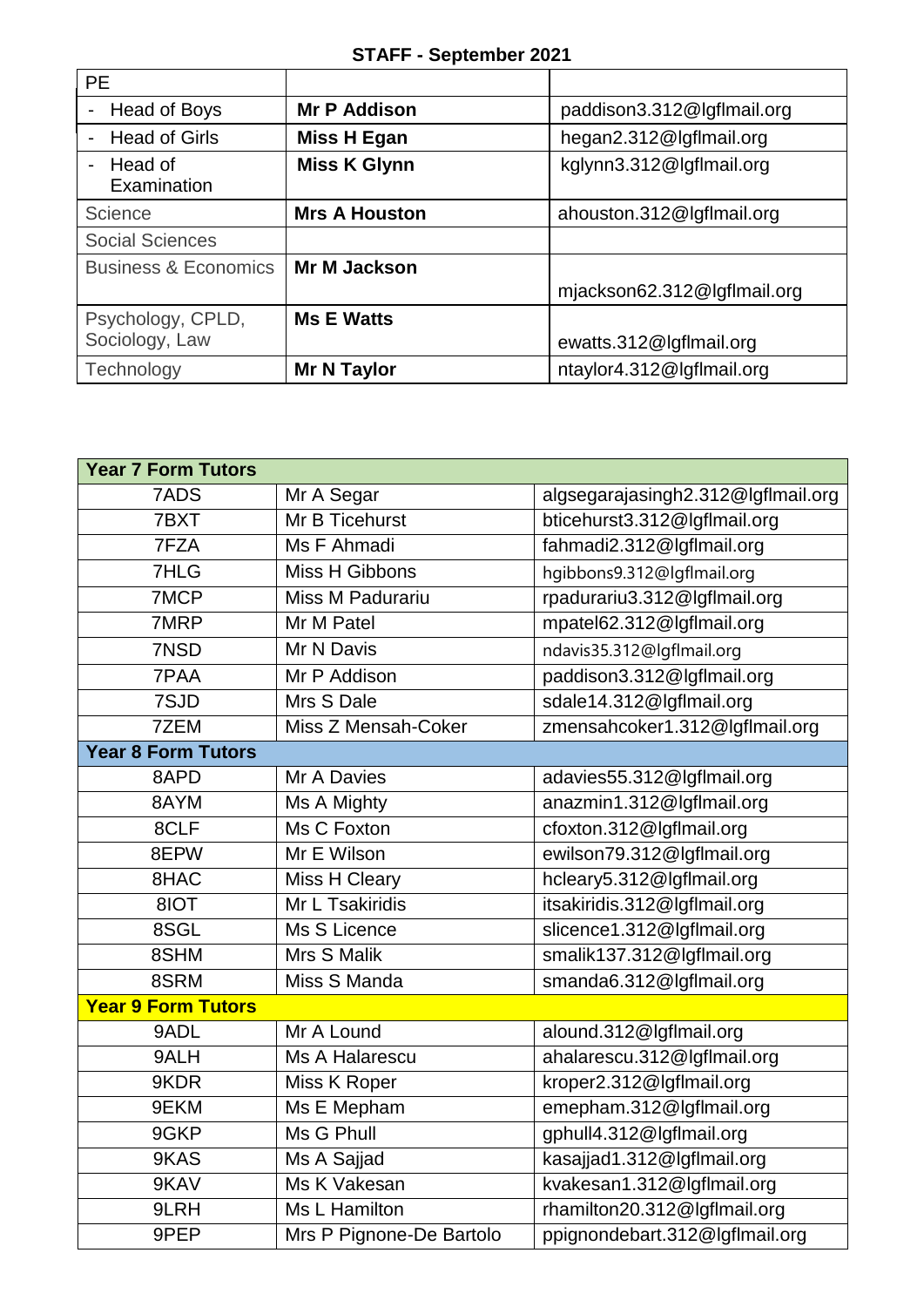## **STAFF - September 2021**

| 9WJM                       | Mr W McCreeth  | wmccreeth.312@lgflmail.org    |
|----------------------------|----------------|-------------------------------|
| <b>Year 10 Form Tutors</b> |                |                               |
| 10APT                      | Ms A Thompson  | athompson109.312@lgflmail.org |
| 10BEB                      | Ms B Brock     | bbrock5.312@lgflmail.org      |
| 10BRM                      | Mr B Mahoney   | bmahoney4.312@lgflmail.org    |
| 10CAB                      | Mrs C Brooks   | cbrooks40.312@lgflmail.org    |
| 10CMC                      | Mr C McConnell | cmcconnell3.312@lgflmail.org  |
| 10DPC                      | Mr D Carter    | dcarter27.312@lgflmail.org    |
| 10GMM                      | Mr G McCloghry | gmccloghry.312@lgflmail.org   |
| 10HNE                      | Miss H Egan    | hegan2.312@lgflmail.org       |
| 10KLG                      | Ms K Glynn     | kglynn3.312@lgfkmail.org      |
| 10ROV                      | Ms R Vestey    | rvestey1.312@lgflmail.org     |
| 10SAP                      | Ms S Perera    | sperera9.312@lgflmail.org     |

| <b>Year 11 Form Tutors</b> |                            |                               |
|----------------------------|----------------------------|-------------------------------|
| 11CLC                      | Miss C Cook                | ccook30.312@lgflmail.org      |
| 11DAJ                      | Mr D Jackson               | djackson58.312@lgflmail.org   |
| 11DAS                      | Ms D Sureshgar             | dsureshgar.312@lgflmail.org   |
| 11MFP                      | Ms M Powell                | mpowell42.312@lgflmail.org    |
| 11RAH                      | Ms R Hall                  | rhall48.312@lgflmail.org      |
| 11RYH                      | Mr R Harding               | rharding3.312@lgflmail.org    |
| 11SCM                      | Mr S Matton                | smatton.312@lgflmail.org      |
| 11SKT                      | <b>Miss S Tansley</b>      | stansley2.312@lgflmail.org    |
| 11TJO                      | Mr T O'Shea                | aoshea18.312@lgflmail.org     |
| 11EDM                      | Mr E Mandelblat            | emendelblat1.312@lgflmail.org |
| <b>Year 12 Form Tutors</b> |                            |                               |
| 12AZL                      | Mr A Ladha                 | aladah.312@lgflmail.org       |
| 12EBW                      | Mrs E Watts (Wed/Thur/Fri) | ewatts.312@lgflmail.org       |
|                            | Mrs A Duncan (Mon-Tues)    | aduncan30.312@lgflmail.org    |
| 12VXW                      | Mrs V Walker-Samuels       | vwalker22.312@lgflmail.org    |
| 12MSP                      | Ms M Pennell (Mon-Thurs)   | mpennell.312@lgflmail.org     |
|                            | Miss T Drysdale            | tdrysdale1.312@lgflmail.org   |
| 12SFB                      | <b>Mrs S Baker-Perkins</b> | sbaker11.312@lgflmail.org     |
|                            | Mr Y Warak                 | ywarak.312@lgflmail.org       |
| 12AXD                      | Mrs A Dattani              | adattani1.312@lgflmail.org    |
|                            | Mr J Toothill (Fri)        | jtootill.312@lgflmail.org     |
| 12MJJ                      | Mr M Jackson               | mjackson62.312@lgflmail.org   |
| 12SXG                      | Mr S Gohil (Mon-Thurs)     | sgohil12.312@lgflmail.org     |
|                            | <b>Mrs K Stark</b>         | kstark.312@lgflmail.org       |
| <b>Year 13 Form Tutors</b> |                            |                               |
| 13CHP                      | Mr C Prashard              | cprashard1.312@lgflmail.org   |
| 13ELP                      | Ms E Pasca<br>4 days       | epasca3.312@lgflmail.org      |
|                            | Mr J P Bowman              | jbowman10.312@lgflmail.org    |
| 13ISN                      | Miss I Norguet (not Wed)   | inorguet.312@lgflmail.org     |
|                            | Ms L Morris (Mon - Wed)    | Imorris2.312@lgflmail.org     |